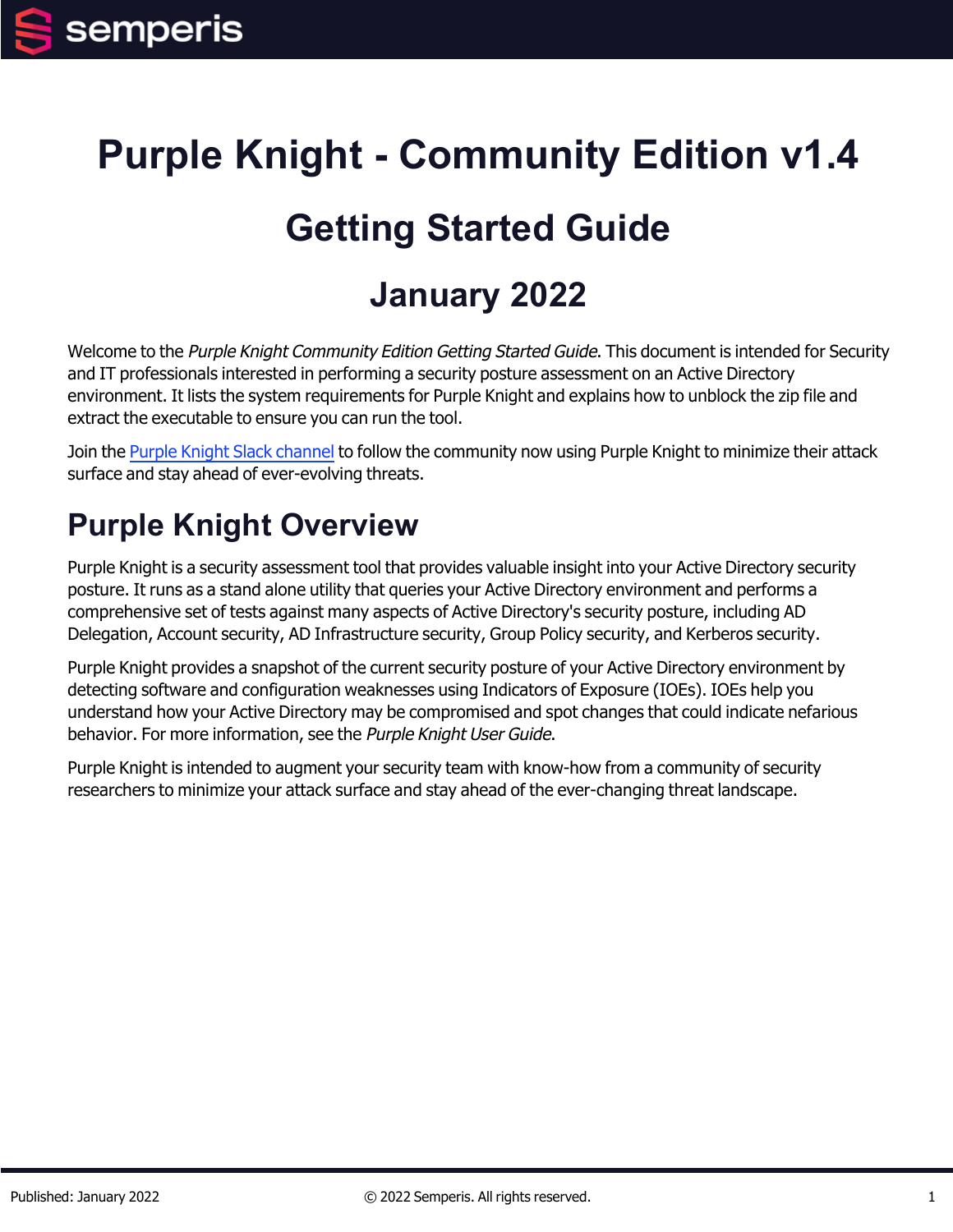## **System Requirements**

Purple Knight runs on a domain joined computer in the forest to be evaluated or using "Run As" credentials to a trusted forest. Ensure the following system requirements are met when running Purple Knight.

#### Table 1: System requirements

| <b>Software/Hardware</b>  | <b>Requirement</b>                                                                                                                                                                                                                                                                                                                                                                                                                                                                                                                                                                                                     |
|---------------------------|------------------------------------------------------------------------------------------------------------------------------------------------------------------------------------------------------------------------------------------------------------------------------------------------------------------------------------------------------------------------------------------------------------------------------------------------------------------------------------------------------------------------------------------------------------------------------------------------------------------------|
| <b>Operating system</b>   | Supported operating systems include:<br>• Windows 8.1<br>Windows 10<br>Windows Server 2012 R2<br>Windows Server 2016<br>• Windows Server 2019                                                                                                                                                                                                                                                                                                                                                                                                                                                                          |
| <b>.NET Framework</b>     | .NET Framework version 4.6.2 or later                                                                                                                                                                                                                                                                                                                                                                                                                                                                                                                                                                                  |
| <b>Windows PowerShell</b> | Windows PowerShell version 4.0 or later                                                                                                                                                                                                                                                                                                                                                                                                                                                                                                                                                                                |
| <b>Network Access</b>     | The following ports are required to run Purple Knight:<br>Local client -> DC (TCP 389): Used for domain discovery; Also used by<br>$\bullet$<br>scans that use LDAP queries<br>Local client -> DC (TCP 445): Used for domain discovery; Also used by<br>$\bullet$<br>scans that attempt RPC calls, such as ZeroLogon and PrintSpooler<br>Local client -> Any server running AD CS web enrollment endpoint<br>$\bullet$<br>(HTTPS 443): Used by AD Certificate Authority security indicator;<br>attempts authentication to CS web servers<br>Purple Knight does NOT support running from an untrusted network location. |
| <b>Supported browsers</b> | The latest versions of the following browsers are supported:<br>• Google Chrome<br>Microsoft Edge<br>• Microsoft Internet Explorer (IE)                                                                                                                                                                                                                                                                                                                                                                                                                                                                                |
| <b>Display resolution</b> | Minimum: 1024 x 768                                                                                                                                                                                                                                                                                                                                                                                                                                                                                                                                                                                                    |
| Logo size                 | Company logo requirements include:<br>• $160 \times 70 \text{ px}$<br>.jpg or .png<br>$\bullet$<br>• no larger than 250 KB<br>To add a company logo to the header in the Security Assessment report, place<br>your company logo file in a custom folder under the PurpleKnight directory (for<br>example, C:\PurpleKnight\custom\logo.png).                                                                                                                                                                                                                                                                            |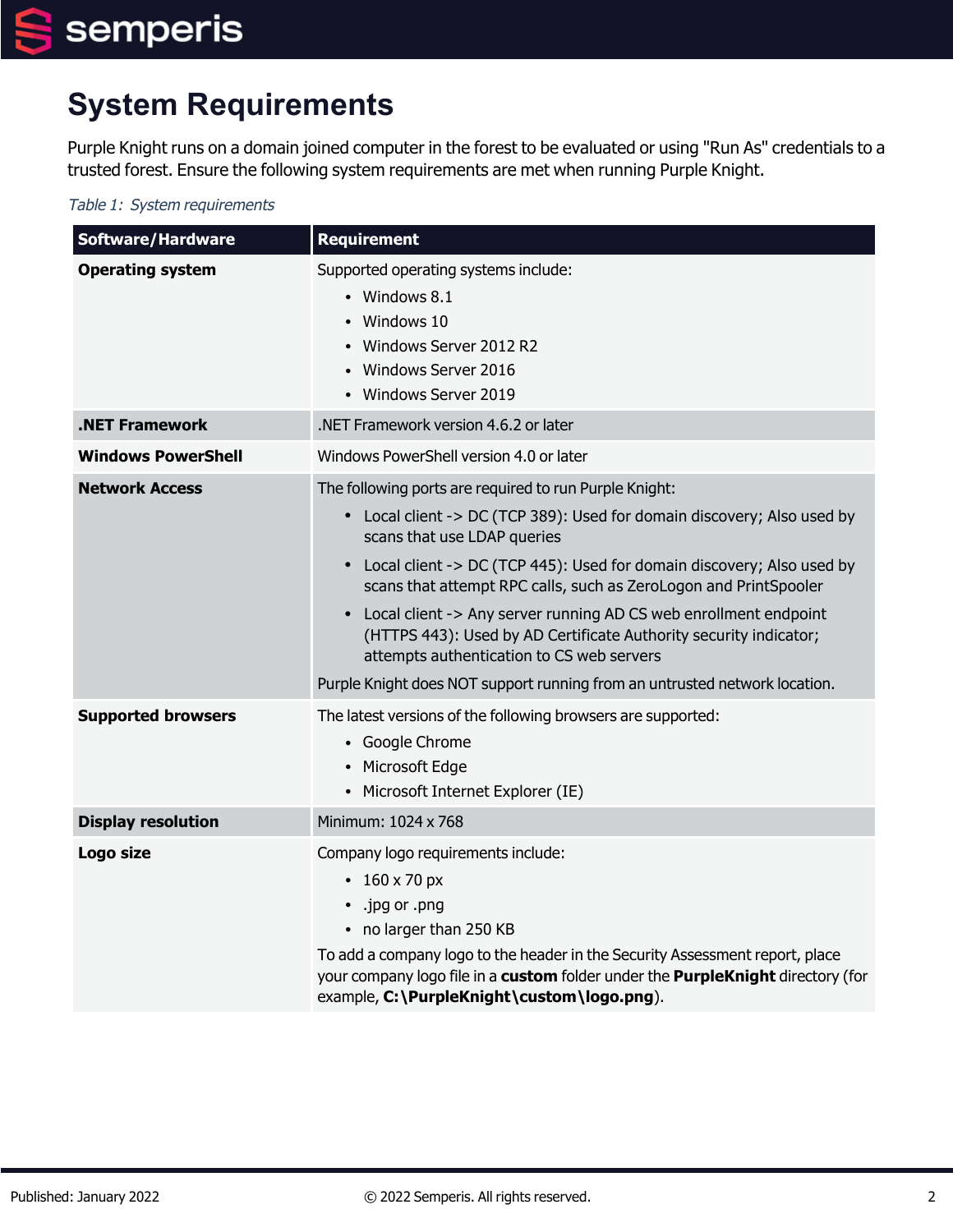# **Installing Purple Knight**

To install Purple Knight, simply copy the contents of the zip file to a folder on your domain-joined machine. Please review the following instructions to ensure the zip file is unblocked and that you can run the PowerShell scripts included in the tool.

#### **To install Purple Knight:**

- 1. Download/copy the PurpleKnight.zip file.
- 2. Unblock the zip file.
	- Open the **Properties** dialog for the zip file.
	- <sup>l</sup> On the **General** tab, select the **Unblock** check box in the **Security** section.

**TIP:**

You can also unblock all files using the following PowerShell cmdlet: *dir -Path e:\PK -Recurse |Unblock-File*

Where:  $e: \n\angle PK$  is the folder where the files are to be extracted.

- 3. Extract the contents of the PurpleKnight.zip file to a folder with write permissions on a domain-joined computer (Windows workstation or server).
- 4. Ensure that your PowerShell Execution Policy is not blocking scripts from running on your machine.
	- To check your current execution policy, run the following PowerShell cmdlet:

Get-ExecutionPolicy -list

• If you have an undefined execution policy it acts like a restricted policy, which means you are not allowed to run any scripts. In this case, it is recommended to run the following PowerShell cmdlet:

Set-ExecutionPolicy -Scope LocalMachine RemoteSigned

5. Double-click the PurpleKnight.exe file to run Purple Knight.

The license is built-in, which allows the utility to be run without entering a product license.